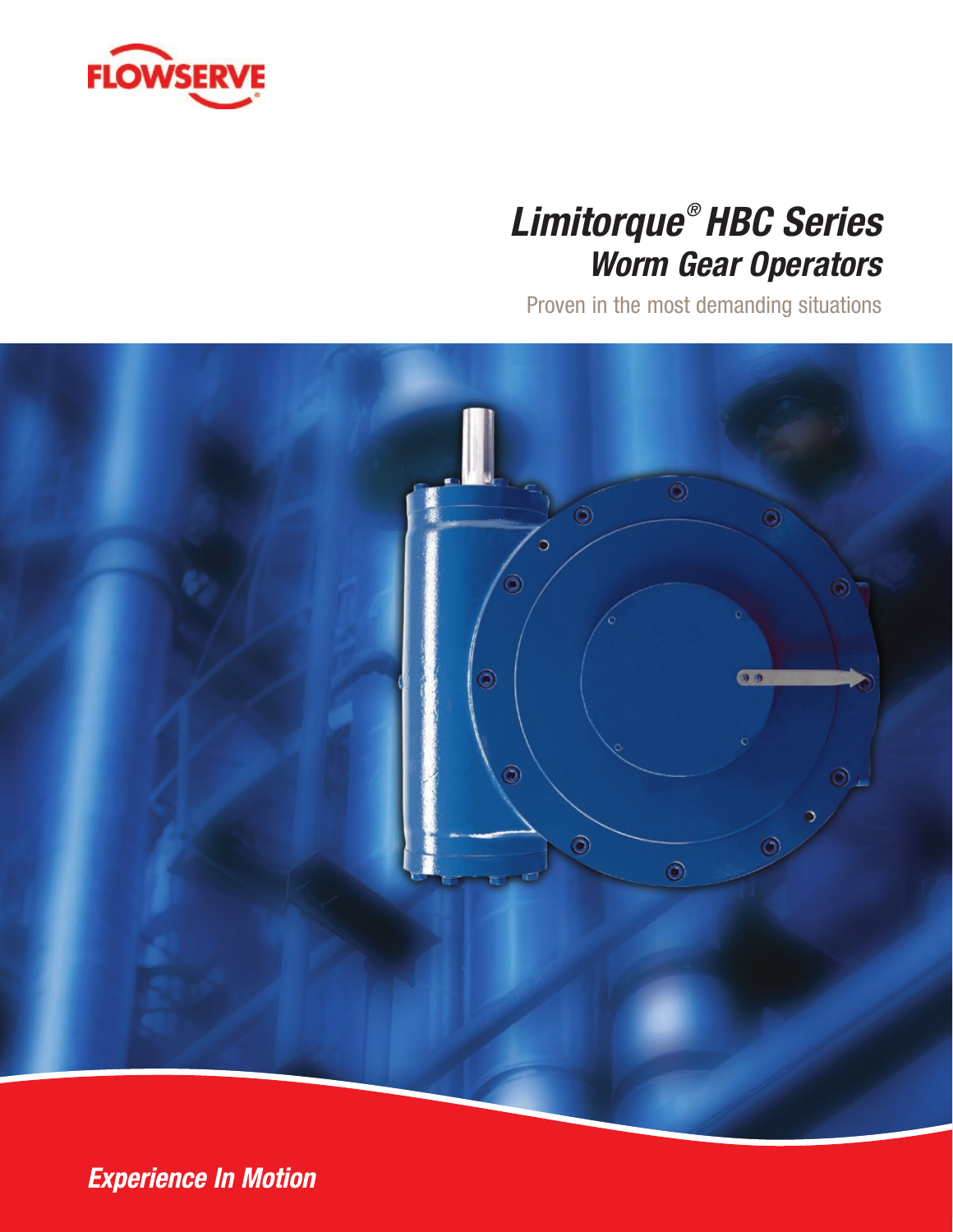



## *Flowserve Limitorque HBC Series: A worm gear drive capable of manual or motorized operation*



Limitorque's HBC series worm gear operators excel in diverse applications. Their dependability has been proven in the most demanding situations, ranging from nuclear power plants, to large damper operations, to power plant flue gas desulphurization. Equipped with a handwheel, the HBC can be used to manually operate butterfly, plug, and ball valves. Combined with a Limitorque electric actuator (such as the SMB, L120, or MX), the HBC provides powerful and responsive motorized operation. These combination actuators provide a wide range of output speeds and output torques to 93,000 ft-lb (126,100 N m). HBC operators feature an optional 360° worm gear for use in guillotine damper and radial gate applications. Whether manual or motorized, depend on the HBC for easy valve control — even in tough installations.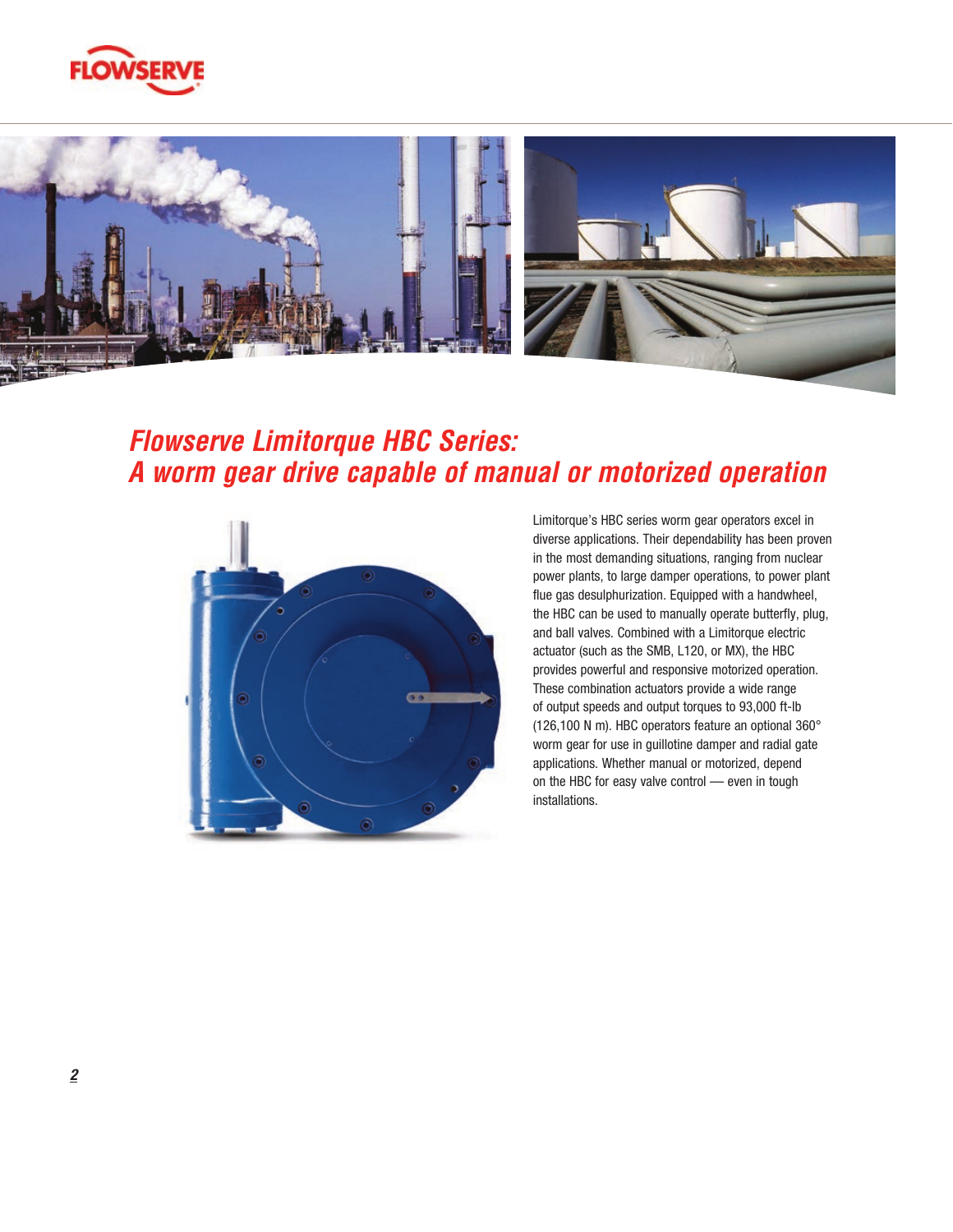#### *flowserve.com*



### *HBC – over 40 years of proven effectiveness in a wide range of applications, including:*

#### **Nuclear and fossil fuel power generation**

The HBC has been successfully tested in conjunction with the SMB electric actuator to IEEE standards for environmental and seismic conditions for nuclear plant service. Whether inside containment in safety-related applications or installed on flue gas desulphurization systems or large diameter butterfly valves in fossil fuel power plants, the rugged and reliable HBC delivers outstanding performance year in and year out.

#### **Petroleum refining and transmission**

HBCs are at work in these quarter-turn valve applications, providing consistent, worry-free operation. In the plant or on pipelines in any climate, the HBC is suited to a broad range of service conditions and temperatures from extreme cold to the desert heat.

#### **Water and wastewater treatment**

HBC worm gear operators are found in these applications where specifications demand a product with a long history of dependable operation under severe and critical service conditions. The demonstrated excellence in design and functionality make the HBC the operator of choice when nothing less than proven reliability is required.

#### **The HBC provides key advantages for quarter-turn actuation**

- Enables manual operation
- Adapts multi-turn actuators to quarter-turn applications
- Covers a wide variety of output speeds and torques

#### **Spur gear attachments increase your options**

The HBC can be equipped with an optional spur gear attachment to further reduce input torque requirements making it possible to operate even high-torque valves with a handwheel. Motorized applications can also incorporate spur gear attachments to reduce input torque requirements, allowing the use of smaller, less costly actuators to operate the valves.

To achieve specific operating/stroke times, please inquire about alternate spur gear ratios that are available for many larger valve applications.

#### **Expand control capabilities with motorized operation**

The HBC can easily handle valve positioning and modulating tasks when matched with a Limitorque electric actuator such as the L120, SMB or MX.

The HBC is used not only in quarter-turn applications, but can be provided with a 360° output for use with manually operated and motorized multi-turn devices such as guillotine dampers and radial gates.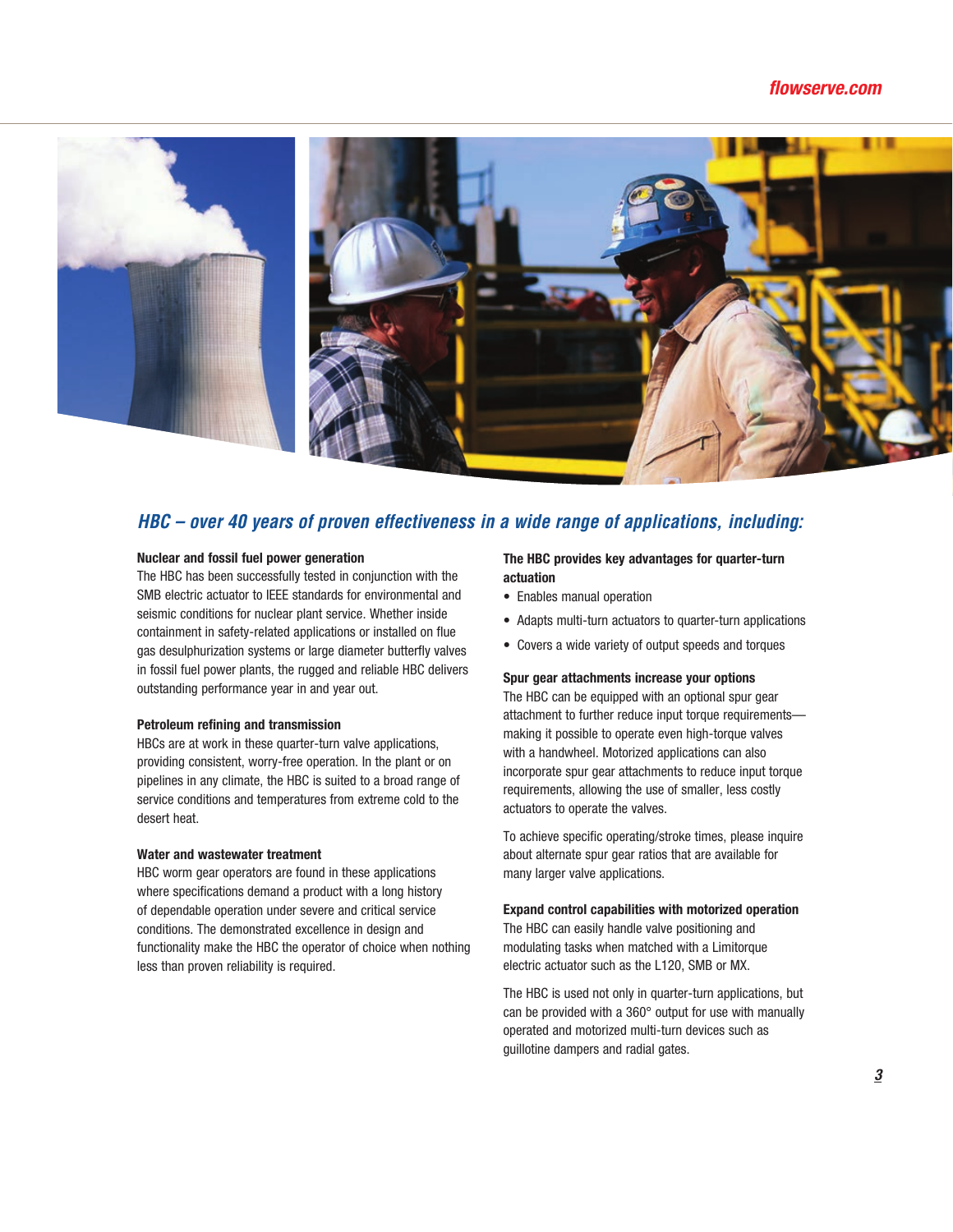

## *Anatomy of the HBC Series*

The HBC manual operator has an alloy steel worm shaft and a bronze worm gear. Buried and submersible operators are equipped with non-corrosive input shafts.

On all operators, except for buried service, a valve position pointer is provided as a standard feature. Handwheels are optional and can be furnished in various sizes.

All operator sizes can be supplied with factory-mounted Limitorque electric valve actuators or can be readily converted to motor operation in the field using Limitorque electric actuators.

The speed of operation for butterfly, plug, or ball valves when motor-operated can be varied over a broad range, limited only by motor speed and available gear ratios.

All HBCs are built to meet AWWA requirements. AWWA input limit stops are available for non-motorized applications.

> *Valve position pointer makes it easy to check position at a glance.*

*Bronze worm gear teams with an alloy steel worm shaft for rugged reliability.*

*Strong cast-iron housing—tough enough to withstand buried and submersible service applications.*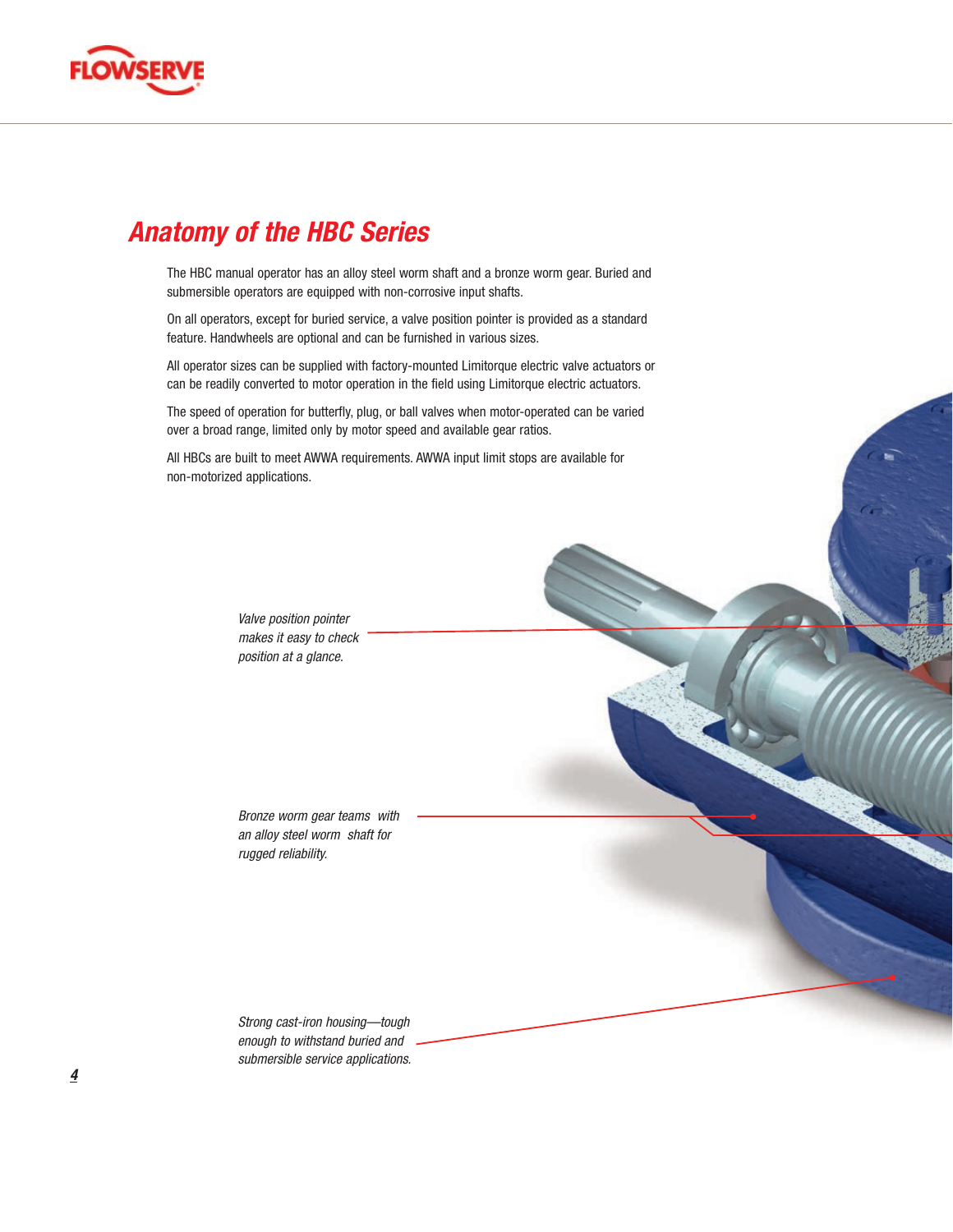

*HBC-0 through -3* with optional handwheel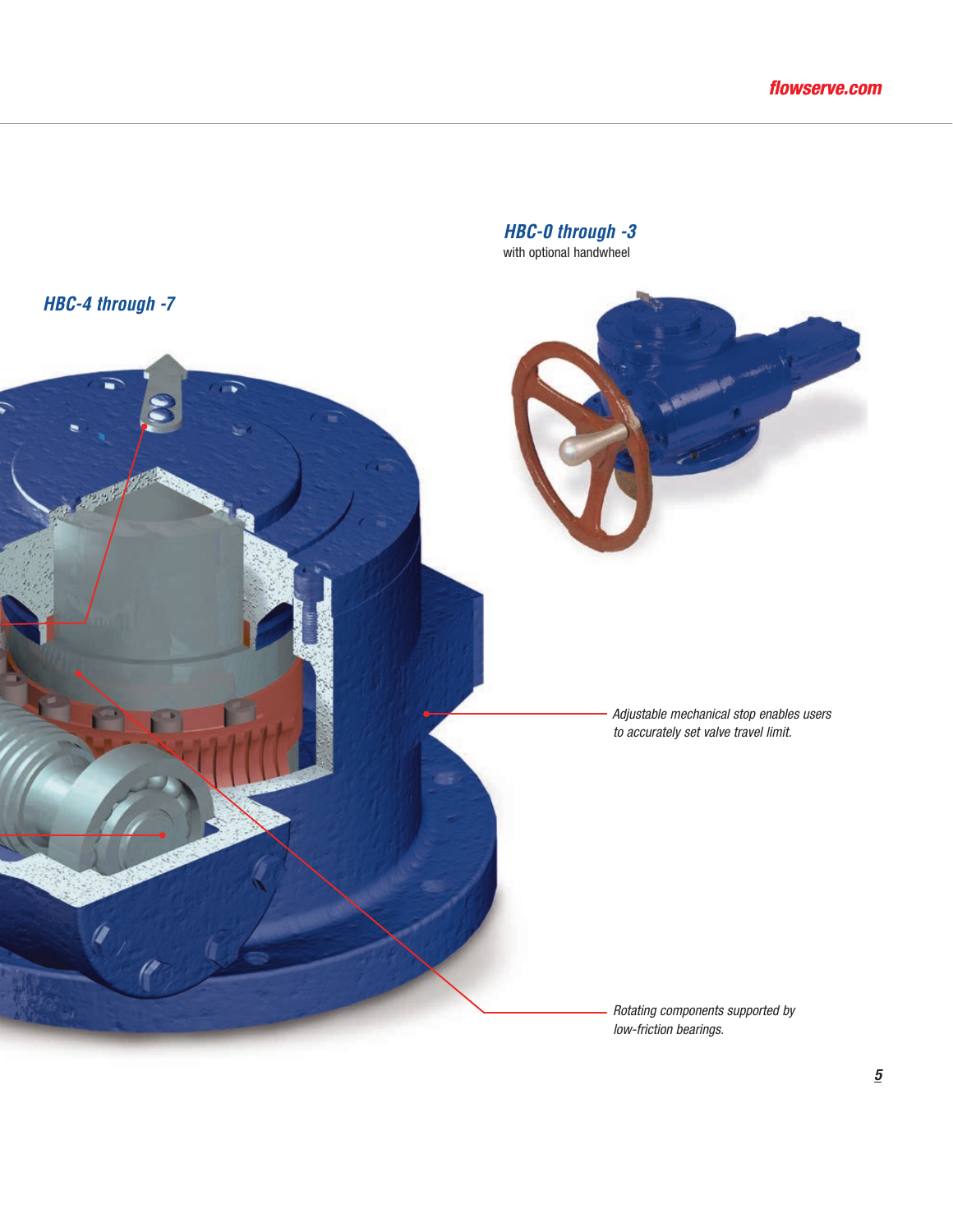



*Combines with Limitorque electric actuators for enhanced capabilities*



**HBC-5/SGA/SMB-00** (All SMB actuators can be mounted to the HBC manual operators.)



**HBC-3/SGA/L120-20**

(All L120 actuators can be mounted to the HBC manual operators.)



**HBC-3/MX-10**

(All MX actuators can be mounted to the HBC manual operators.)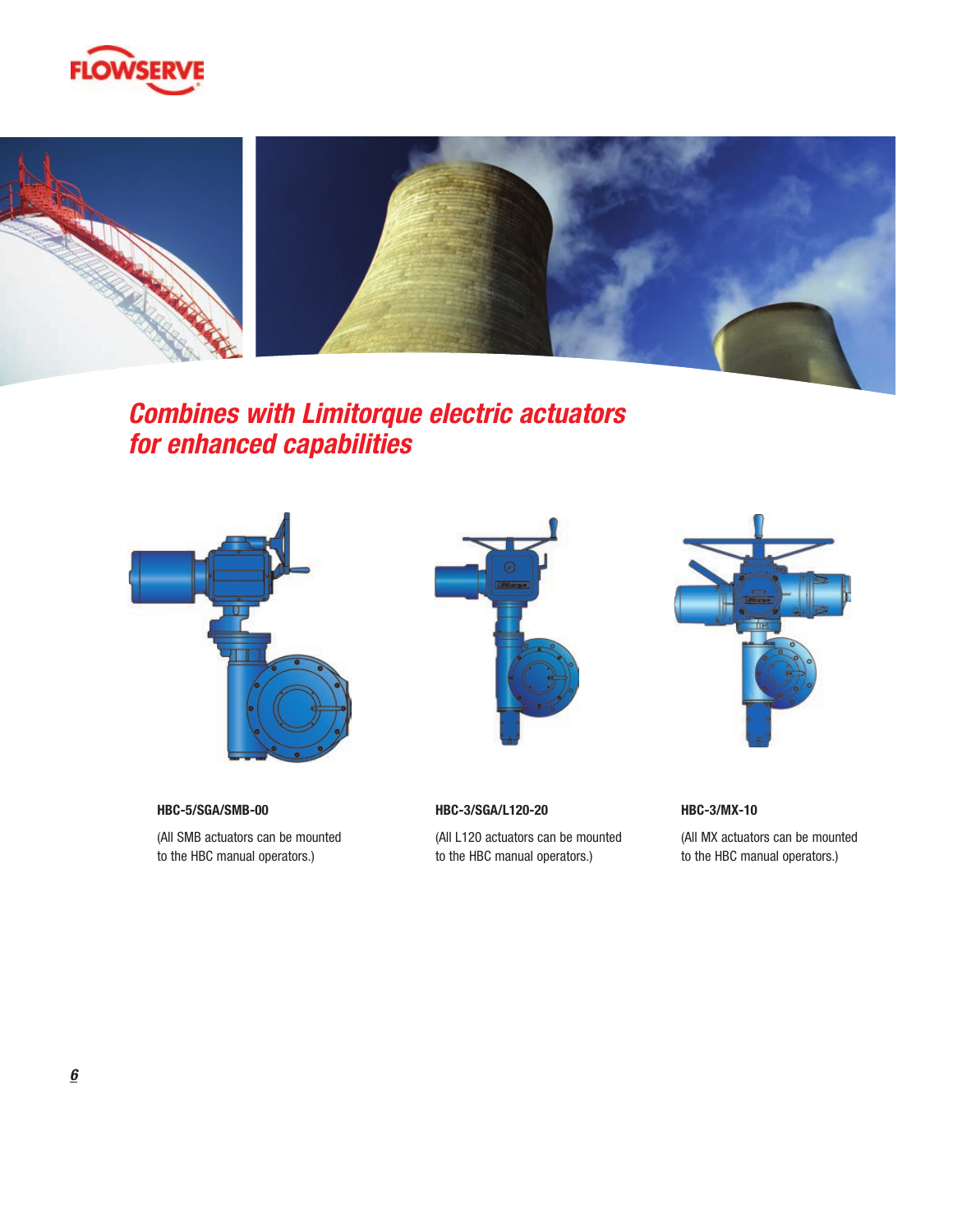## *HBC-0 through -7 standard operator dimensions*

#### *Top view Side view*





Note 1: Position A is standard for HBC-7 due to left-hand gearing.

Note 2: See certification sheet if position A is supplied.

Note 3: Mechanical stop housing HBC-0 through -3 only.

Note 4: External stops on worm shaft on HBC-0, -1, -2 and -3 only. HBC-4, -5, -6 and -7 have stops on drive sleeve.

Note 5: See input shaft spline chart on page 10.

Alternate assembly position **A** (CCW input producing CW output) (See **Notes 1 and 2**)



#### **Dimensions in inches**

|                 |      | ĸ    |      | D   | E <sub>5</sub> |     | G    |     |     |      |       | М    |                                     |                   |   |      | 5                       |      |
|-----------------|------|------|------|-----|----------------|-----|------|-----|-----|------|-------|------|-------------------------------------|-------------------|---|------|-------------------------|------|
| HBC-0           | 2.5  | 4.6  |      | 1.6 | 1.0            | 2.1 | 6.8  | 3.0 | 0.8 | .50  | 8.25  | 9.5  | $3/8 \times 1/4$                    | $1/2 - 13$        | 8 | 3.1  | $\frac{3}{8}$ -16 x 0.8 | 9.9  |
| HBC-1           | 3.5  | 5.4  | 8.6  | 2.0 | i.25           | 2.5 | 8.1  | 3.6 | 0.8 | .88  | 10.00 | 11.4 | $\frac{1}{2} \times \frac{3}{8}$    | $5/8 - 11$        | 8 | 4.4  | $3/8 - 16 \times 0.8$   | 11.9 |
| HBC-2           | 4.3  | 5.9  | 9.3  | 2.0 | i.25           |     | 8.4  | 3.8 | 1.0 | 2.88 | 11.75 | 13.5 | $\frac{3}{4} \times \frac{1}{2}$    | $3/4 - 10$        | 8 | 5.3  | $3/8 - 16 \times 0.8$   | 12.4 |
| HBC-3           | 6.0  | 7.3  | 10.6 | 2.0 | 25             | 2.7 | 9.6  | 4.1 | .0  | 3.75 | 14.00 | 16.0 | $\frac{7}{8}$ X $\frac{5}{8}$       | $3/4 - 10$        | 8 | 6.0  | $3/8 - 16 \times 0.8$   | 13.8 |
| HBC-4           | 7.8  | 9.3  | 13.3 | 3.0 | i.75           | 3.9 | 10.8 | 4.8 | i.O | 4.25 | 16.00 | 18.8 | X <sup>3</sup> /4                   | $3/4 - 10$        | 8 | 7.8  | $3/8 - 16 \times 0.8$   |      |
| HBC-5           | 9.8  | 10.2 | 14.3 | 3.0 | 1.75           | 3.9 | 11.6 | 5.0 | i.O | 6.50 | 18.38 | 21.0 | $1\frac{1}{2}x$ 1                   | $3/4 - 10$        | 8 | 8.8  | $3/8 - 16 \times 0.8$   |      |
| HBC-6           | 13.0 | 13.4 | 18.8 | 4.0 | 2.415          | 4.5 | 13.8 | 6.5 | N/A | /.50 | 23.00 | 26.3 | 13/4 x 11/4                         | $1\frac{1}{4}$ -7 | 8 | 10.5 | $1/2 - 13 \times 0.8$   | -    |
| <b>HBC-7/7M</b> | 16.0 | 15.1 | 19.3 | 4.0 | 2.75           | 5.4 | 14.1 | 6.3 | N/A | 9.00 | 29.00 | 31.8 | 13/ <sub>4</sub> x 11/ <sub>4</sub> | $1\frac{1}{4}$ -7 | 8 | 8.9  | $1/2 - 13 \times 1$     |      |

#### **Dimensions in millimeters**

|                 |     | B   |     | D   | $E^5$ |     | G   |     |     |                 |     | M   |                |                    |   | R   |                       |                          |
|-----------------|-----|-----|-----|-----|-------|-----|-----|-----|-----|-----------------|-----|-----|----------------|--------------------|---|-----|-----------------------|--------------------------|
| HBC-0           | 64  | 118 | 180 | 41  | 25    | 52  | 173 | 76  | 19  | 38              | 210 | 241 | $10 \times 8$  | $1/2 - 13$         | 8 | 79  | $3/8 - 16 \times 0.8$ | 252                      |
| HBC-1           | 89  | 138 | 219 | 51  | 32    | 64  | 205 | 92  | 19  | 48              | 254 | 289 | $14 \times 9$  | $5/8 - 11$         | 8 | 111 | $3/8 - 16 \times 0.8$ | 302                      |
| HBC-2           | 108 | 151 | 235 | 51  | 32    | 68  | 214 | 95  | 25  | 73              | 299 | 343 | $20 \times 12$ | $\frac{3}{4} - 10$ | 8 | 134 | $3/8 - 16 \times 0.8$ | 314                      |
| HBC-3           | 152 | 186 | 270 | 51  | 32    | 68  | 243 | 105 | 25  | 95              | 356 | 406 | 25 x 14        | $\frac{3}{4} - 10$ | 8 | 152 | $3/8 - 16 \times 0.8$ | 349                      |
| HBC-4           | 197 | 237 | 337 | 76  | 45    | 98  | 275 | 121 | 25  | 108             | 406 | 476 | $28 \times 16$ | $\frac{3}{4} - 10$ | 8 | 197 | $3/8 - 16 \times 0.8$ | $\sim$                   |
| HBC-5           | 248 | 259 | 362 | 76  | 45    | 98  | 294 | 127 | 25  | 165             | 467 | 533 | 40 x 22        | $\frac{3}{4} - 10$ | 8 | 222 | $3/8 - 16 \times 0.8$ | -                        |
| HBC-6           | 330 | 340 | 476 | 102 | 61    | 114 | 351 | 165 | N/A | 19 <sup>1</sup> | 584 | 667 | 45 x 25        | $11/4 - 7$         | 8 | 267 | $1/2 - 13 \times 0.8$ | $\overline{\phantom{a}}$ |
| <b>HBC-7/7M</b> | 406 | 384 | 489 | 102 | 70    | 137 | 359 | 159 | N/A | 229             | 737 | 810 | 50 x 28        | $11/4 - 7$         | 8 | 225 | $1/2 - 13 \times 1$   | -                        |

*Note: The HBC-0 through HBC-6 operators are supplied with removable splined adapters for the output drive sleeve. The HBC-7 and HBC-7M operators are supplied with a bore and keyway-machined drive sleeve as standard, but with splined adapters available as an option. The maximum allowable bore diameter for the HBC-7 and HBC-7M splined adapters is less than that for the machined drive sleeves. Please contact the factory for allowable bore and keyway dimensions.*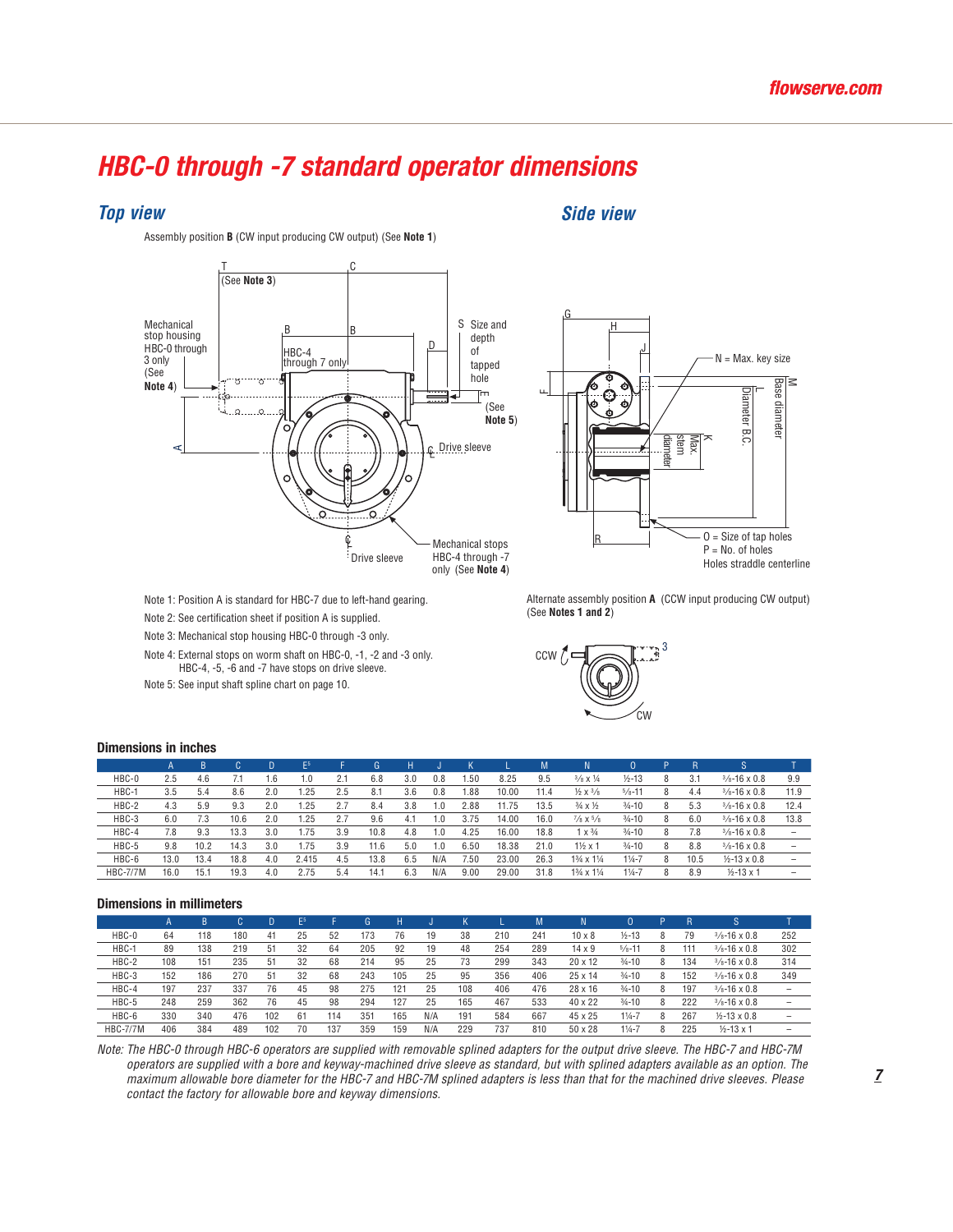# *HBC-1 through -3 with optional spur gear attachment*

**Side view** 

### *Top view*

F

Position **B** (CW input producing CW output)





Alternate assembly position **A** (CCW input producing CW output) (See **Note 1**)



Note 1: See certification sheet if position A is supplied.

#### **Dimensions in inches**

|       | <b>SGA</b> | A    | B.                                                   |                                          | D    | 1 F J | <b>ALEX</b> | G.  | -H  |     | K    | M    | N   | P   | $\Omega$ | $\mathsf{R}$ |
|-------|------------|------|------------------------------------------------------|------------------------------------------|------|-------|-------------|-----|-----|-----|------|------|-----|-----|----------|--------------|
| HBC-1 | 2.86:1     | 1.88 | $\frac{1}{2} \times \frac{3}{8} \times \frac{43}{8}$ | $(8)$ 5/8-11 x 0.8"<br>DP<br>on 10.0" BC | 11.4 | 0.8   | 4.4         | 8.1 | 3.6 | 3.5 | 14.9 | 26.2 | 1.9 | 5.1 | 2.9      | 4.2          |
| HBC-2 | 2.86:1     | 2.88 | $\frac{3}{4} \times \frac{1}{2} \times 5\frac{1}{4}$ | (8) 3/4-10 x 1.0" DP<br>on 11.75" BC     | 13.5 | 1.0   | 5.3         | 8.4 | 3.8 | 4.3 | 15.4 | 27.8 | 2.1 | 5.3 | 2.9      | 4.2          |
| HBC-3 | 2.86:1     | 3.75 | $\frac{7}{8}$ X $\frac{5}{8}$ X 6                    | (8) 3/4-10 x 1.0" DP<br>on 14.0" BC      | 16.0 | 1.0   | 6.0         | 9.6 | 4.1 | 6.0 | 16.8 | 30.6 | 2.4 | 5.6 | 2.9      | 4.2          |

#### **Dimensions in millimeters**

|       | SGA    |      |                           | C.                                     | D.  | <b>AFT</b> |     | G.  | H   |     |     | M   | N.   |     |    |     |
|-------|--------|------|---------------------------|----------------------------------------|-----|------------|-----|-----|-----|-----|-----|-----|------|-----|----|-----|
| HBC-1 | 2.86:1 | 47.8 | $13 \times 10 \times 111$ | $(8)$ 5/8-11 x 0.8"<br>DP on 10.0" BC  | 282 | 19         | 112 | 206 | 91  | 89  | 378 | 665 | 48   | 130 | 74 | 107 |
| HBC-2 | 2.86:1 | 73.2 | 19 x 13 x 133             | $(8)$ 3⁄4-10 x 1.0" DP<br>on 11.75" BC | 343 | 25.4       | 135 | 213 | 97  | 109 | 391 | 706 | 53.3 | 135 | 74 | 107 |
| HBC-3 | 2.86:  | 95.3 | 22 x 16 x 152             | (8) 3/4-10 x 1.0" DP<br>on 14.0" BC    | 406 | 25.4       | 152 | 244 | 104 | 152 | 427 | 777 | 61   | 142 | 74 | 107 |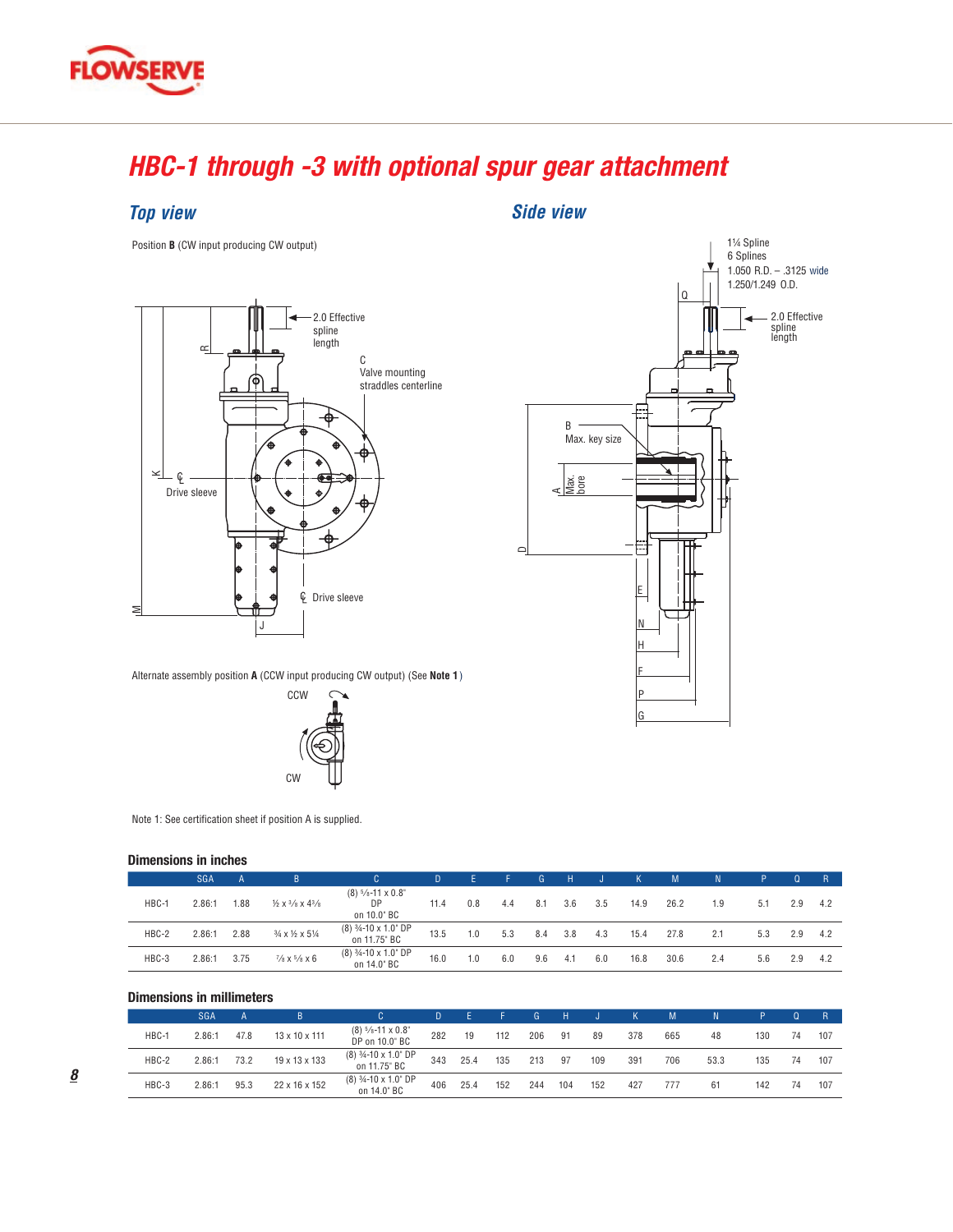#### *HBC-4 through -7 with optional spur gear attachment* Position **B** (CW input producing CW output) (See **Note 1**)

*Top view Side view*







Alternate assembly position **A** (CCW input producing CW output) (See **Note 2**) Alternate assembly position **A** (CCW input producing CW output) (See **Note 2**)



Note 1: Position A is standard for HBC-7M with 19.2:1 SGA (CW input, CW output). Note 2: See certification sheet if position A is supplied. Note 3: Dimension V may vary with Position A or B

### **Dimensions in inches**

| $\blacksquare$  |            |      |                    |                                           |          |     |                     |           |       |      |      |             |     |      |                       |     |     |
|-----------------|------------|------|--------------------|-------------------------------------------|----------|-----|---------------------|-----------|-------|------|------|-------------|-----|------|-----------------------|-----|-----|
|                 | <b>SGA</b> |      |                    |                                           |          |     | and Barbara Barbara |           |       |      |      | G H J K M N |     |      | P V (pos A) V (pos B) |     | W.  |
| HBC-4           | 6:1        | 4.29 | $1x^{3}/4x7^{3}/4$ | (8) 34-10 x 1.3" DP on 16.0" BC           | 18.8 1.0 |     | 7.8                 | 10.9      | - 4.8 | 7.8  | 21.9 | 31.0        | 2.0 | 16.7 | 5.0                   | 4.5 |     |
| HBC-5           | 6:1        | 6.50 | 11/2x1x83/4        | (8) 34-10 x 1.3" DP on 18.38" BC 21.0 1.0 |          |     | 8.8                 | 11.6      | 5.0   | 9.8  | 22.8 | 32.8        | 2.0 | 20.4 | 6.0                   | 4.5 |     |
| HBC-6           | 13.6:1     | 7.52 | 13/4x11/4x101/2    | (8) 1¼-7 x 1.8" DP on 23.0" BC            | 26.3 N/A |     |                     | 10.5 13.9 | 6.5   | 13.0 | 27.8 | 41.0        | 3.4 | 27.0 | 6.0                   | 9.1 | 9.1 |
| <b>HBC-7/7M</b> | 19.2:1     | 9.02 | 21/2x13/4x11       | (8) 11/4-7 x 2.5" DP on 29.0" BC          | 31.9     | N/A | $N/A^*$             | 14.2      | 6.3   | 16.0 | 33.9 | 49.6        | 1.2 | 30.5 | 6.0                   | 9.1 | 9.1 |

#### **Dimensions in millimeters**

|                 | SGA    |     |           |                                  |     |     |         | G   | - н |     |     | M    |     | P.  | $V$ (pos A) | $V$ (pos B) |     |
|-----------------|--------|-----|-----------|----------------------------------|-----|-----|---------|-----|-----|-----|-----|------|-----|-----|-------------|-------------|-----|
| HBC-4           |        | 109 | 28x16x197 | (8) 34-10 x 1.3" DP on 16.0" BC  | 478 | 25  | 198     | 277 | 122 | 198 | 556 | 787  | -51 | 424 | 127         |             | 198 |
| HBC-5           |        | 165 | 40x22x222 | (8) 34-10 x 1.3" DP on 18.38" BC | 533 | 25  | 224     | 295 | 127 | 249 | 579 | 833  | -51 | 518 | 152         | 114         | 198 |
| HBC-6           | 13.6:1 | 191 | 45x25x267 | (8) 11/4-7 x 1.8" DP on 23.0" BC | 668 | N/A | 267     | 353 | 165 | 330 | 706 | 1041 | 86  | 686 | 152         | 231         | 231 |
| <b>HBC-7/7M</b> | 19.2:1 | 229 | 50x28x280 | (8) 11/4-7 x 2.5" DP on 29.0" BC | 810 | N/A | $N/A^*$ | 361 | 160 | 406 | 861 | 1260 | 30  | 775 | 152         | 231         | 231 |

*\*Note: The HBC-0 through HBC-6 operators are supplied with removable splined adapters for the output drive sleeve. The HBC-7 and HBC-7M operators are supplied with a bore and keyway-machined drive sleeve as standard, but with splined adapters available as an option. The maximum allowable bore diameter for the HBC-7 and HBC-7M splined adapters is less than that for the machined drive sleeves. Please contact the factory for allowable bore and keyway dimensions.*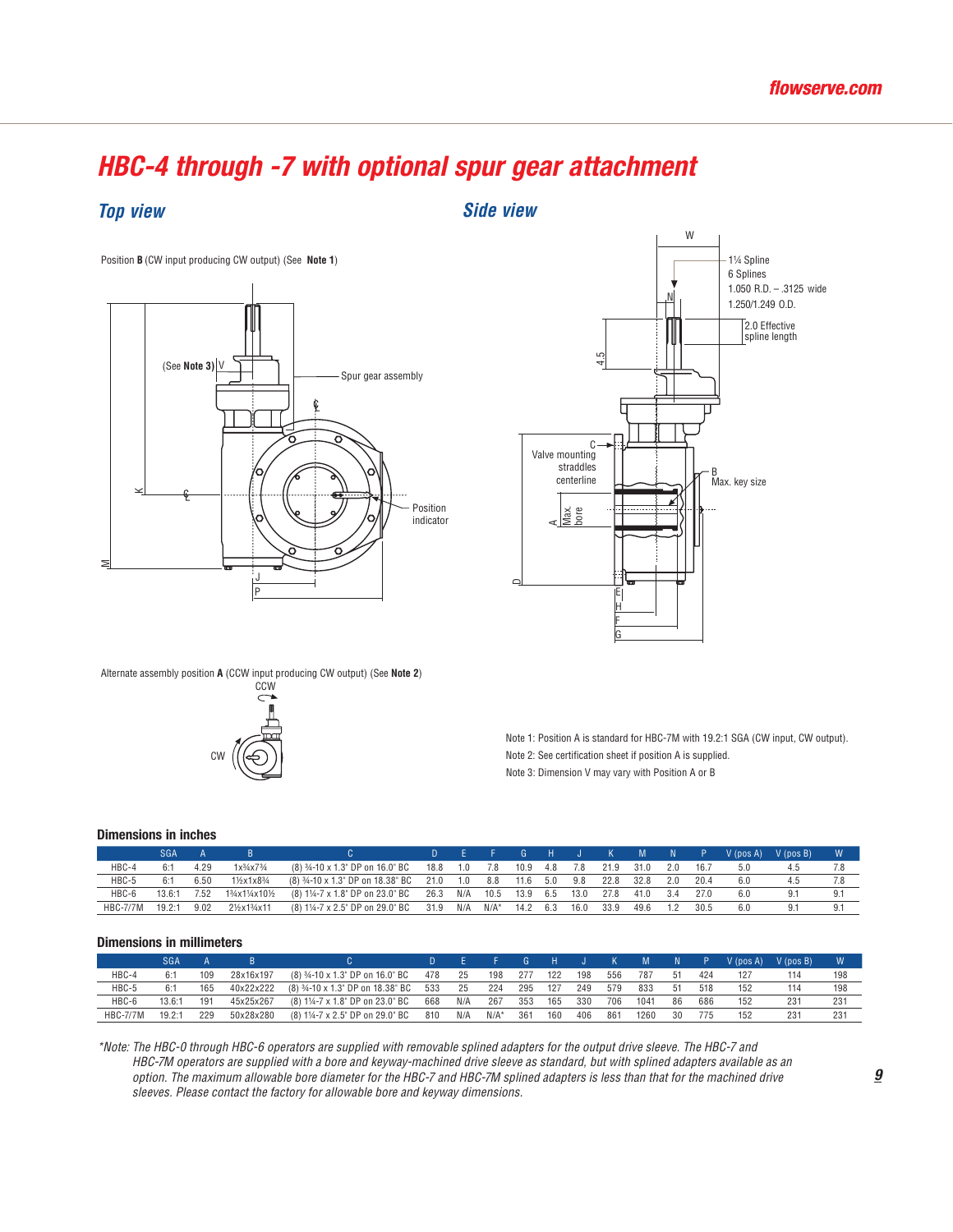

## *Specifications*

#### **General specifications**

| Operator/SGA    | Ratio |         | Output torque rating |       | Input torque for output torque rating | Maximum one-time input torque |                |  |  |
|-----------------|-------|---------|----------------------|-------|---------------------------------------|-------------------------------|----------------|--|--|
|                 |       | $ft-lb$ | N <sub>m</sub>       | ft-Ib | N <sub>m</sub>                        | ft-Ib                         | N <sub>m</sub> |  |  |
| HBC-0           | 71    | 445     | 605                  | 21    | 28                                    | 100                           | 136            |  |  |
| HBC-1           | 70    | 1,300   | 1,764                | 62    | 84                                    | 600                           | 814            |  |  |
| HBC-1/S2.86     | 200   | 1.300   | 1.764                | 24    | 33                                    | 230                           | 312            |  |  |
| HBC-2           | 70    | 2,200   | 2,985                | 105   | 142                                   | 675                           | 915            |  |  |
| HBC-2/S2.86     | 200   | 2,200   | 2,985                | 41    | 56                                    | 260                           | 353            |  |  |
| HBC-3           | 70    | 5.650   | 7.667                | 269   | 365                                   | 510                           | 692            |  |  |
| HBC-3/S2.86     | 200   | 5,650   | 7,667                | 105   | 142                                   | 200                           | 271            |  |  |
| HBC-4           | 60    | 12,800  | 17,370               | 711   | 964                                   | 1,290                         | 1,749          |  |  |
| <b>HBC-4/S6</b> | 360   | 12,800  | 17,370               | 132   | 179                                   | 240                           | 325            |  |  |
| HBC-5           | 65    | 19,583  | 26,575               | 1.004 | 1,361                                 | 1,830                         | 2.481          |  |  |
| <b>HBC-5/S6</b> | 390   | 19,583  | 26,575               | 186   | 252                                   | 340                           | 461            |  |  |
| HBC-6           | 66    | 46,000  | 62,425               | 2,323 | 3,150                                 | 3,900                         | 5,288          |  |  |
| HBC-6/S13.6     | 898   | 46,000  | 62,425               | 205   | 278                                   | 319                           | 433            |  |  |
| HBC-7           | 69    | 63,333  | 85.945               | 3.060 | 4,149                                 | 6.600                         | 8.950          |  |  |
| HBC-7/S19.2     | 1,325 | 63,333  | 85.945               | 191   | 259                                   | 375                           | 509            |  |  |
| HBC-7M          | 50    | 93,000  | 126,204              | 6,200 | 8,407                                 | 10,000                        | 13,560         |  |  |
| HBC-7M/S19.2    | 960   | 93.000  | 126.204              | 388   | 526                                   | 613                           | 831            |  |  |

#### **Input shaft splines**

| Product     | Input shaft splines (w/o SGAs)                                  | Input shaft splines (w/ SGAs)                        |
|-------------|-----------------------------------------------------------------|------------------------------------------------------|
| HBC-0       | 15 involute splines, 16/32 D.P., 0.9375" Pitch Dia.             | Not Applicable                                       |
| HBC-1, 2, 3 | 6 splines, 1.05" Root Dia., 0.310" wide, 1.250" O.D.            | 6 splines, 1.05" Root Dia., 0.310" wide, 1.250" O.D. |
| HBC-4.5     | 6 splines, 1.525" Root Dia., 0.430" wide, 1.750" O.D.           | 6 splines, 1.05" Root Dia., 0.310" wide, 1.250" O.D. |
| HBC-6       | 28 involute splines, 12/24 D.P., 2.333" Pitch Dia.              | 6 splines, 1.05" Root Dia., 0.310" wide, 1.250" O.D. |
| HBC-7, 7M   | 3.750" dia., keyway $\frac{7}{8}$ x $\frac{7}{16}$ x 3.00" long | 6 splines, 1.05" Root Dia., 0.310" wide, 1.250" O.D. |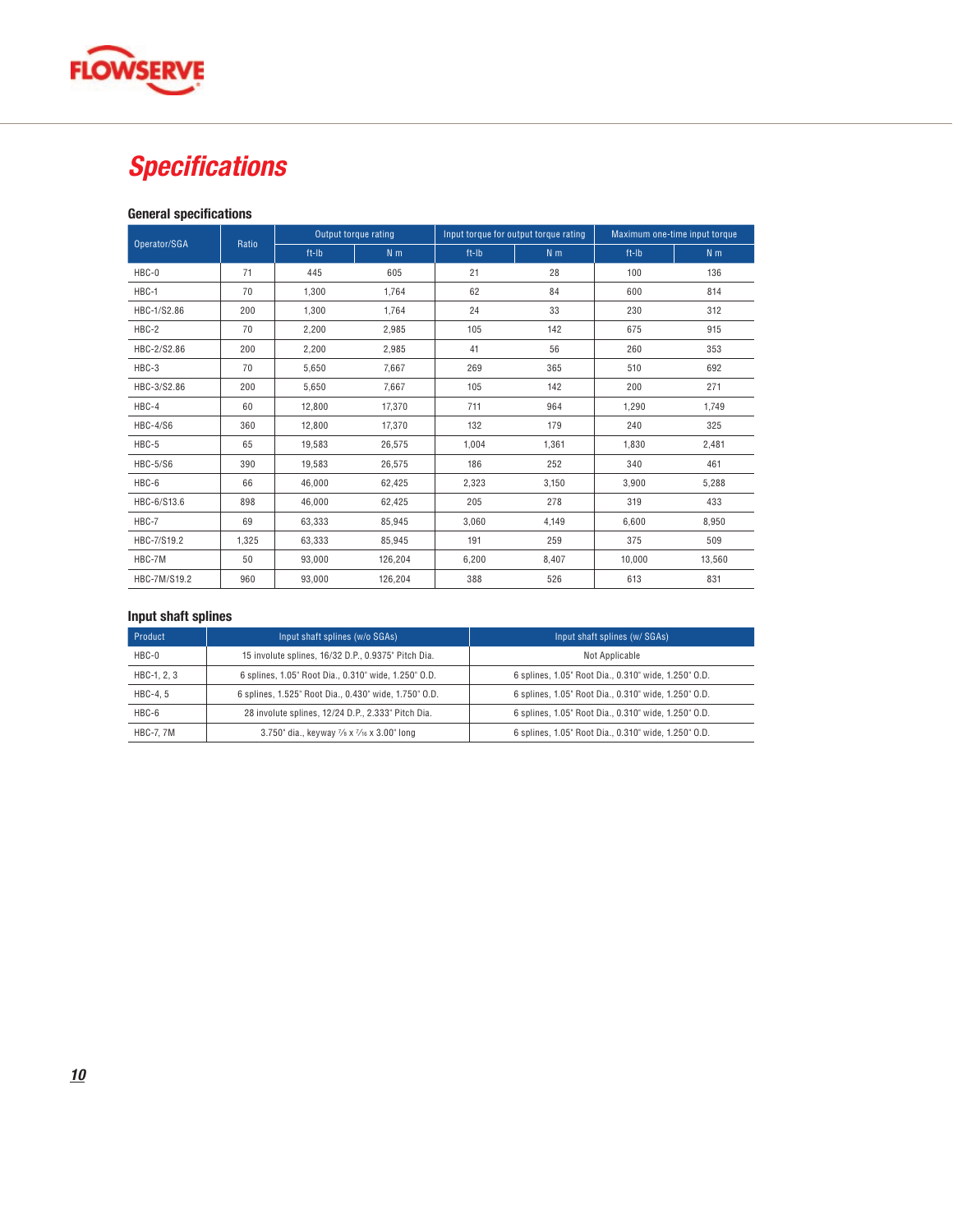#### **Approximate weights**

| Operator/SGA    |                           | Standard operator | With AWWA input stop |       |  |  |  |
|-----------------|---------------------------|-------------------|----------------------|-------|--|--|--|
|                 | $\mathsf{I}^{\mathsf{b}}$ | kg                | I <sub>b</sub>       | kg    |  |  |  |
| HBC-0           | 65                        | 30                | 95                   | 43    |  |  |  |
| HBC-1           | 120                       | 54                | 150                  | 68    |  |  |  |
| HBC-1/S2.86     | 160                       | 73                | 190                  | 86    |  |  |  |
| HBC-2           | 150                       | 68                | 180                  | 82    |  |  |  |
| HBC-2/S2.86     | 190                       | 86                | 220                  | 100   |  |  |  |
| HBC-3           | 230                       | 104               | 260                  | 118   |  |  |  |
| HBC-3/S2.86     | 270                       | 123               | 300                  | 136   |  |  |  |
| HBC-4           | 465                       | 211               | 495                  | 225   |  |  |  |
| <b>HBC-4/S6</b> | 570                       | 259               | 600                  | 273   |  |  |  |
| HBC-5           | 560                       | 254               | 590                  | 268   |  |  |  |
| <b>HBC-5/S6</b> | 665                       | 302               | 695                  | 316   |  |  |  |
| HBC-6           | 1,600                     | 726               | 1,630                | 741   |  |  |  |
| HBC-6/S13.6     | 1,710                     | 776               | 1,740                | 791   |  |  |  |
| HBC-7           | 2,100                     | 953               | 2,130                | 968   |  |  |  |
| HBC-7/S19.2     | 2,375                     | 1,078             | 2,405                | 1,093 |  |  |  |
| HBC-7M          | 2,100                     | 953               | 2,130                | 968   |  |  |  |
| HBC-7M/S19.2    | 2,375                     | 1,078             | 2,405                | 1,093 |  |  |  |